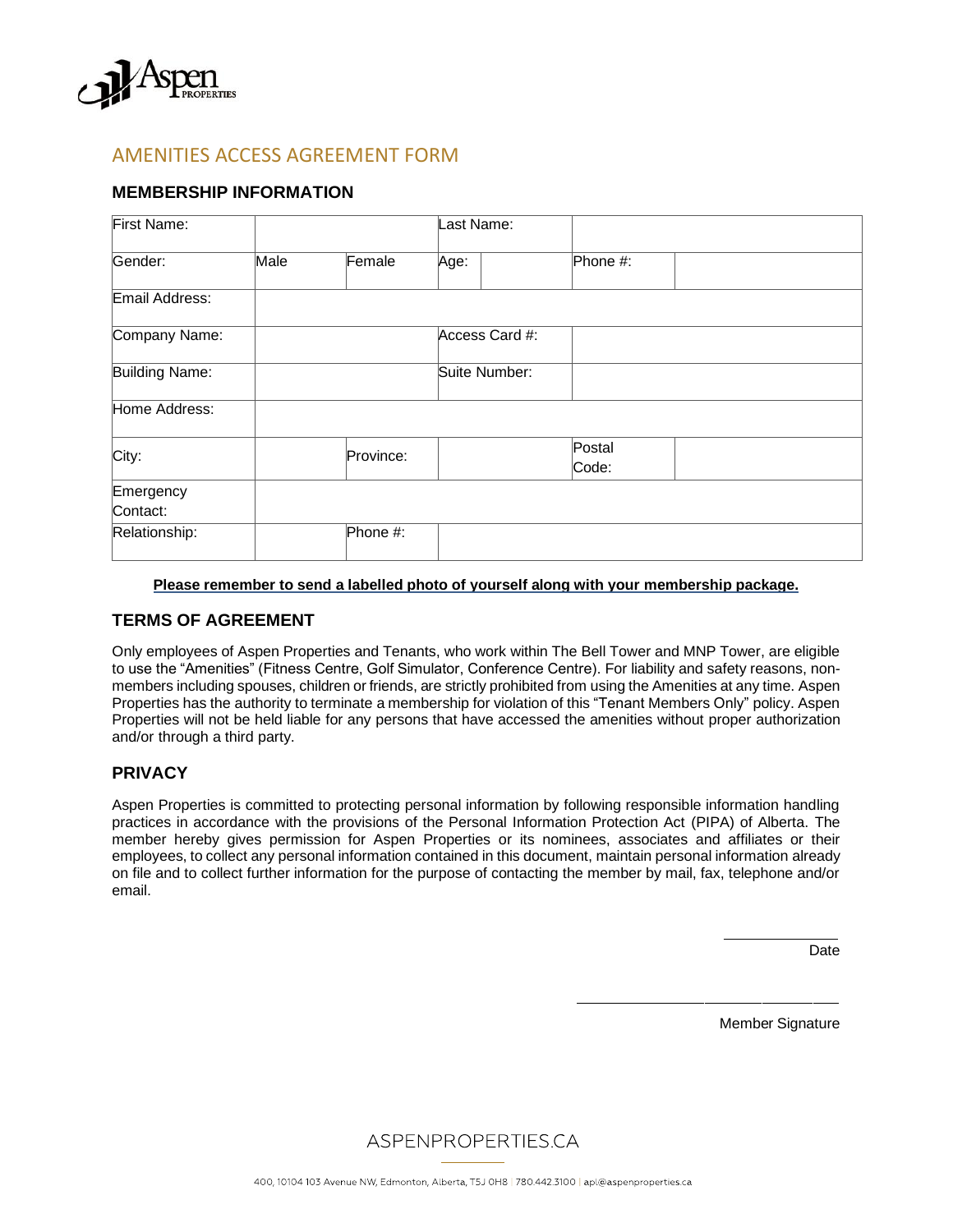

## AMENITIES ACCESS AGREEMENT

### Offerings & Conditions

Welcome to Bell Tower! This building's wonderful amenities are solely for the use of Aspen Properties tenants. We are thrilled to support the health, well-being and team building of our tenantsthrough the use of these amenities!

Aspen Properties would like to provide you with information that will address many of the frequently asked questions about our amenities in this document.

#### **MEMBERSHIP**

A membership registration package including Membership Registration, Terms & Etiquette and a Waiver is required to be completed prior to gaining access to the amenities located throughout The Bell Tower. The membership package can be found on our website [at www.aspenproperties.ca](http://aspenproperties.ca/properties/calgary/150-9th-avenue/#resources) and can be submitted to [edmontonreception@aspenproperties.ca. M](mailto:edmontonreception@aspenproperties.ca)embership provides access to the amenities such as the fitness centre, golf simulator, Conference Centre.

Any change in personal information (name, address, health status) must be reported to Aspen Propertieswhen the change occurs.

Hours of Operation

The Jackson's Gym is open:

Monday – Sunday: 5:00 a.m. – 9:00 p.m.

Statutory Holidays: 5:00 a.m. – 9:00 p.m.

\*\*Please note cleaning of the fitness centre will be completed Monday-Friday at 10pm.

## **ACCESS**

Your building access card will be programmed to give you access to all amenities once you have completed the membership registration package. Please swipe-in each time you visit the amenities, even if you are coming through the open door behind another person.

The Bell Tower amenities are private facilities for the exclusive use of Aspen Properties tenants. For liability& safety reasons, no spouses, children, friends or outside personal trainers are permitted to use the facility at any time.

### **JACKSON'S GYM FITNESS CENTRE**

#### **EQUIPMENT**

Cardio Equipment includes: Treadmills, Elliptical Trainers, Upright Bikes, Recumbent Bikes, Step Machine and Rowing Machine. Most of the cardio equipment is supplemented with individual television monitors.

Weight Training Equipment: Includes a variety of selectorized (pin adjustable) weight equipment, dumbbells ranging in weight from 5lb. – 100lb., squat rack, Olympic bars, kettle bells, adjustable benches, free weights and supplemental training equipment. Please do not drop weights.

**STUDIO**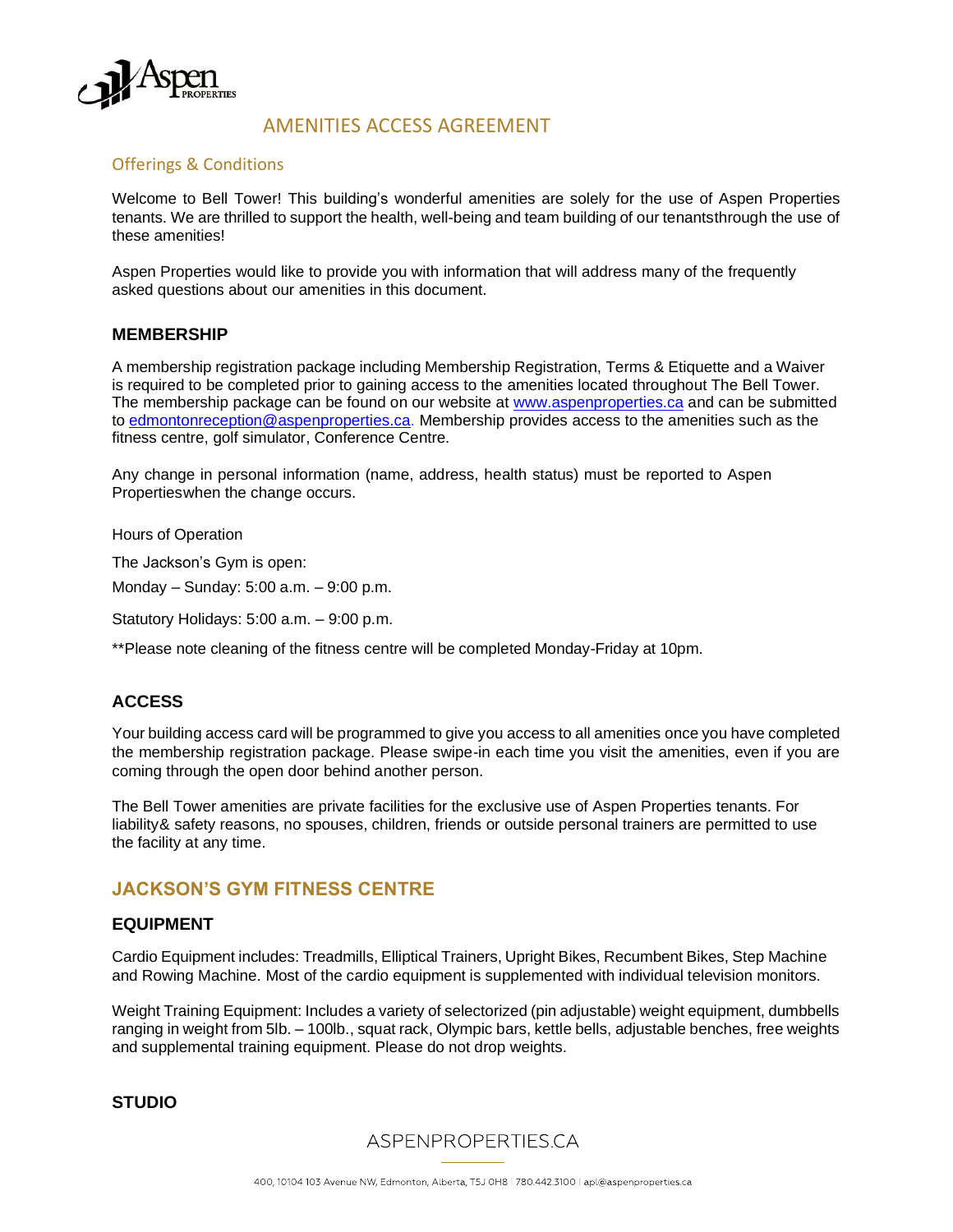

There is a studio in the gym equipped with mats, medicine balls, weights, and kettle bells. The studio is available for personal use; however, no classes or bookings will be available at this time. Watch this space for upcoming additions and notifications.

## **CHANGEROOMS**

Lockers are for day use while using The Jackson's Gym. Those who occupy a locker "after hours" will have their lock removed and items from the locker placed in the Lost & Found at The Bell Tower concierge desk. Lost & Found items not claimed within 30 days will be donated. Members who wish to secure their belongings in a locker must provide their own lock.

The Jackson's Gym change rooms are equipped with a garment steamer and hair dryers. The women's change room will also include a curling iron and hair straightener and the shower facilities will have body wash, shampoo and conditioner for your use. Complimentary towel service will be provided for all fitness centre users.

#### **Safety & Emergency Procedures**

- In the case of severe injury or medical emergency, phone 911 immediately and notify Aspen Security at 780.493.7512.
- Please wear clean exercise attire, free of holes, odours or tears.
- Closed toe and indoor shoes must be worn when using exercise equipment no exceptions.
- Cameras are located in the facility, with exception of the locker rooms, for the safety and security of all participants.
- Do not bring large amounts of money or valuables to the Jackson's Gym.
- Aspen Properties is not responsible for lost or stolen items.

### **GOLF SIMULATOR & PUTTING GREEN**

The golf simulator is found on the  $3<sup>rd</sup>$  floor of The Bell Tower. The golf simulator can simulate an 18-hole game inclusive of different course selections or a driving range for practice. The simulator area can hold up to 4 people and booking time will be limited to a maximum of 4 hours per group or person. Please ensure you book the golf simulator room via the Conference Centre booking system.

### **CONFERENCE CENTRE**

#### **Conference Centre**

The Bell Tower conference centre boasts four boardrooms, video conferencing capabilities, free WIFI, complimentary water and telephone conferencing.

The conference centre booking system is powered by Asure space and has the capability to book

rooms in advance, cancel and change bookings as necessary. To book a conference room please visi[twww.netsimplicity.net/aspen](http://www.netsimplicity.net/aspen)

To request a membership please email [edmontonreception@aspenproperties.ca](mailto:edmontonreception@aspenproperties.ca)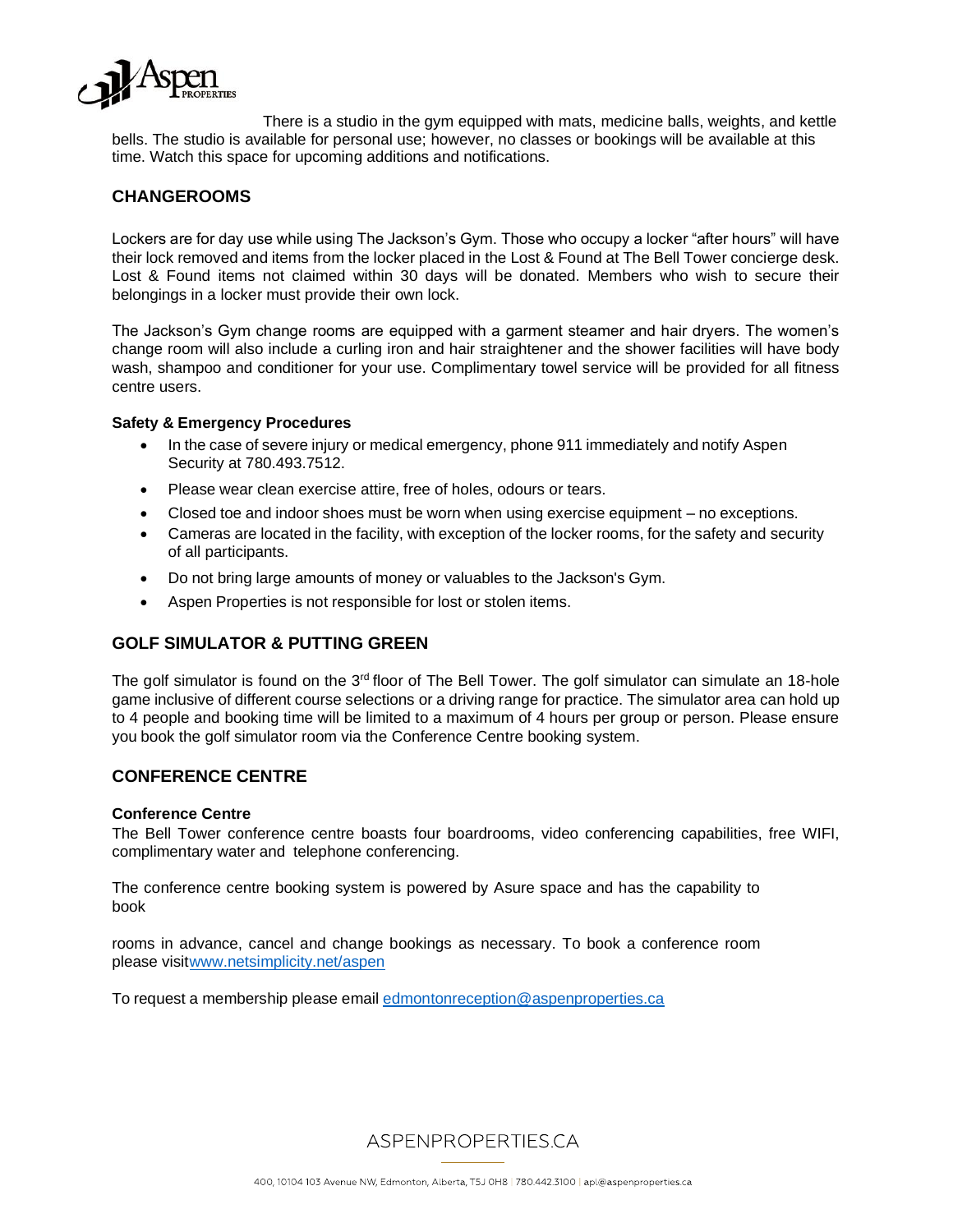

# AMENITIES ACCESS AGREEMENT

### Release, waiver of claims and assumption of risk agreement

In consideration of my being permitted to utilize the facilities and amenities located at The Bell Tower, 10104-103 Avenue, Edmonton, AB (the "Property") including but not limited to participation in activities and/or programs at the Fitness Centre and/or use of the Golf Simulator, Conference Centre facilities at the Property (the "Activities") I,

(Print Name), agree to the terms of and to be bound by this Release, Waiver of Claims and Assumption of Risk Agreement (collectively, the "Agreement").

WARNING: BY SIGNING THIS DOCUMENT YOU GIVE UP CERTAIN LEGAL RIGHTS, INCLUDING YOUR RIGHT TO SUE. READIT CAREFULLY!

- 1. I acknowledge and understand that by participating in the Activities, I may be at risk of serious injury or harm, which includes but is not limited to: death, serious neck and spinal injuries which may result in complete or partial paralysis, brain damage, serious injury to bones, joints, ligaments, muscles, tendons, soft tissue, and other aspects of my body, heart attack, stroke, heat stress, sprains, harm to general health and wellbeing (collectively, the "Risks"). I am aware of the Risks and I have full knowledge of the nature and extent of the risks associated with the Activities.
- 2. In consideration of permission to participate in the Activities, I hereby agree and acknowledge the following: that I, my heirs, executors, legal representatives and personal assigns (collectively "I"), agree to unconditionally release, and hereby do unconditionally waive and release, PSPIB-RE Partners Inc., Aspen Properties Partnership 6 and its partners, Aspen Property Management Ltd., GMI Servicing Inc, and any other beneficial owner thereof and the respective partners, affiliates and subsidiary corporations of the foregoing entities and their respective officers and subsidiary corporations and their respective officers, directors, agents, insurers, board members, employees, volunteers, agent, independent contractors, assigns, successors, other participants and/or others acting on their behalf (collectively, the "Released Parties") from any and all claims, demands, actions and causes of action that I now have or may have in the future, or any of the Released Parties for any personal injury, illness, death, property damage or loss sustained by me in connection with, or in any way resulting from, my participation in the Activities on the Property due to any cause whatsoever, including without limitation, negligence or gross negligence on the part of the Released Parties.
- 1. I agree and understand that by signing this Agreement I will be forever precluded from suing or otherwise claiming against the Released Parties, or any of them, for any loss, damage, personal injury, or death that I may sustain through my participation in the Activities on the Property.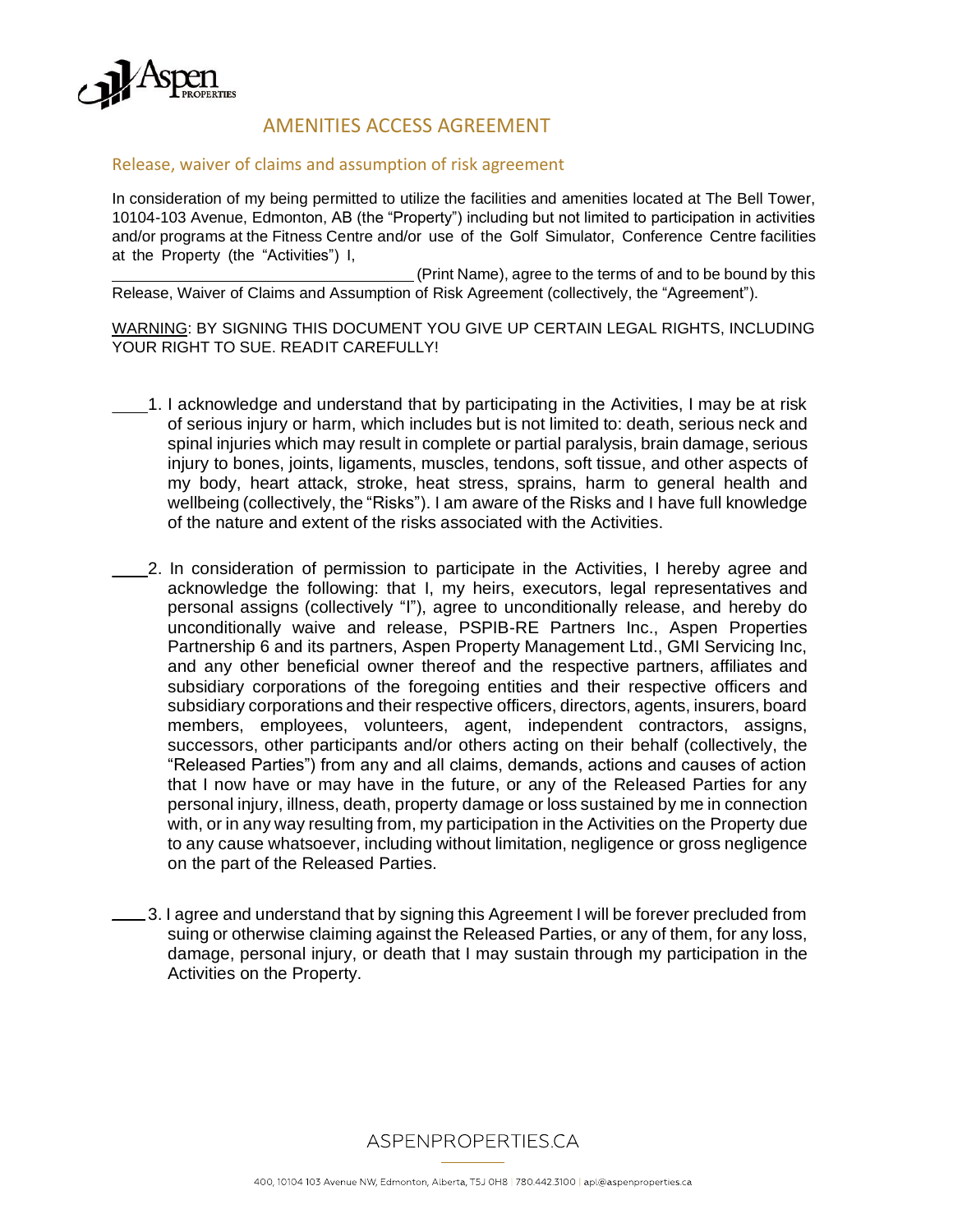

- 4. I have full knowledge of the nature and extent of the Risks involved in the Activities. I am freely and voluntarily assuming the risks involved and in doing so I fully understand that I will be solely responsible for any personal injury, death, property damage, or loss sustained by me in connection with, or in any way resulting from, my participation in the Activities, due to any cause whatsoever, including without limitation, the negligence of any of the Released Parties. I understand that the risks may include, but are not limited to: (1) injuries arising from my use of any exercise equipment or machines within the fitness centre located on the Property; (2) injuries arising from my participation in supervised or unsupervised activities and programs on the Property; (3) injuries or medical disorders resulting from exercising at the fitness centre located on the Property; and (4) accidental injuries within the Property, including but not limited to, the locker rooms, showers, dressing rooms, and patios. Specifically, I acknowledge that as a participant in the Activities I am fully responsible for all legal, medical and any other costs that may arise by virtue of my participation in the Activities, including legal costs on a full indemnity, solicitor and his own client basis.
- 5. I agree that, although the Released Parties have taken steps to reduce the Risks and increase thesafety of the Activities, it is not possible for the Released Parties to make the Activities completely safe. I accept these Risks and I agree to relieve the Released Parties of all liability for all loss or damage arising from any cause whatsoever including without limitation, the negligence of any of the Released Parties.
- 6. I agree to abide by and faithfully follow all rules and instructions given by the Released Parties relating to the Activities, as may be established at the sole discretion of the Released Parties, or any of them. I acknowledge that my right to participate in the Activities may be terminated immediately by the Released Parties, or any of them, if I fail to comply with such rules and instructions. I also understand and acknowledge that the Released Parties, or any of them, reserve the right to refuse my access to the Activities if they deem necessary for any reason whatsoever.
- 7. I do hereby further declare myself to be physically sound and suffering from no condition, impairment, disease, infirmity, or other illness that would prevent my participation in any of the Activities within the Property. I release the Released Parties from any and all liability and claims for any injuries, disability, death or loss or damage to person or property incurred while participating in the Activities, such having occurred due to, or in part, due to any and all known or unknown medical conditions, injuries, illnesses, ailments allergies, or medications.
- 8. I acknowledge and understand that by participating in the Activities, I may be at risk of serious injury or harm, which includes but is not limited to: death, serious neck and spinal injuries which may result in complete or partial paralysis, brain damage, serious injury to bones, joints, ligaments, muscles, tendons, soft tissue, and other aspects of my body, heart attack, stroke, heat stress, sprains, harm to general health and wellbeing (collectively, the "Risks"). I am aware of the Risks and I have full knowledge of the nature and extent of the risks associated with the Activities.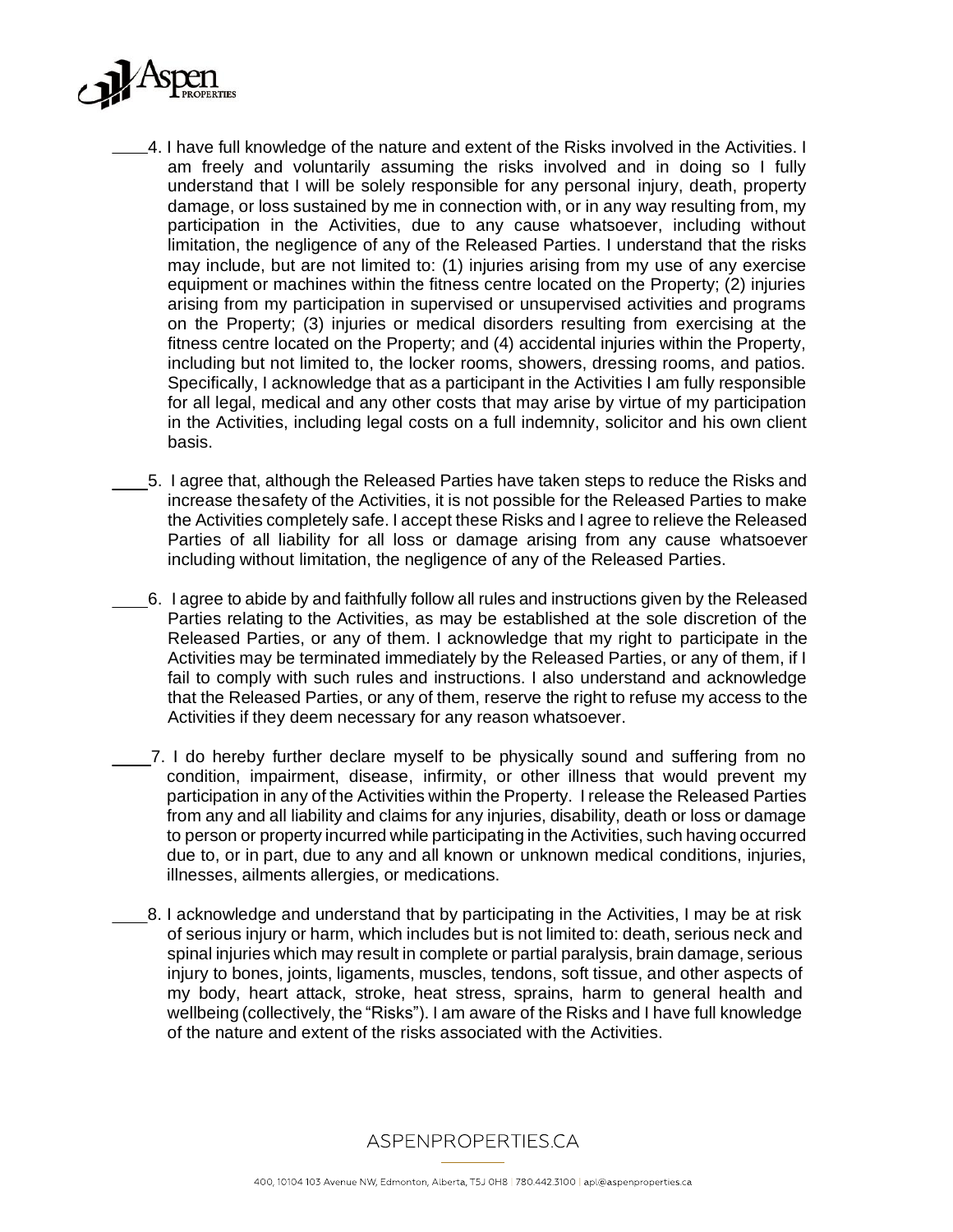

- 9. I hereby hold harmless and indemnify the Released Parties from any loss, claims, or liabilities of any kind or nature whatsoever arising from personal injury/death or property damage incurred, or loss suffered by me, in connection with the use and/or consumption of alcohol at the Property. I confirm that if I have consumed any alcohol or drugs,I will not participate in any Activity within the Property.
	- 10. I understand that the Released Parties are not responsible for personal property lost or stolen while members and/or participants are using the Properties or are on the Property.
- 11. I confirm that I am of the full age of eighteen years and that I have read and understand this Agreement prior to signing it and agree that this Agreement will be binding upon my heirs, next of kin, personal representatives, executors, administrators and successors.
	- 12. I confirm that I have had sufficient time to read and understand this Agreement in its entirety. I understand that this Agreement represents the entire agreement between myself and the Released Parties. I, on my own behalf, am executing this Agreement freely and voluntarily without any compulsion on the part of the Release Parties.
	- 13. I agree that this Agreement shall be governed in all respects by and interpreted in accordance with the laws of the Province of Alberta. Further, this Agreement is intended to be as broad and inclusive, and if any portion thereof is held invalid, the balance shall, notwithstanding, continue tin full legal force and effect.

HAVING READ, UNDERSTOOD, AGREED WITH, AND ACCEPTED THESE TERMS, I HAVE EXECUTED THIS RELEASE, TO BEEFFECTIVE IMMEDIATELY.

Print Name Member's Signature Date

## THE AMENITIES ETIQUETTE TERMS & CONDITIONS

JACKSON'S GYM FITNESS CENTRE:

- Scents In consideration of others with allergies or sensitivities to scents, please refrain from using scented products in the locker rooms including: lotions, powders, sprays, and perfumes.
- Disinfectant Wipes Please use the disinfectant wipes provided to clean equipment seats, railings, machines, benches, and stretching mats after usage. Note: Disinfectant wipes are not to be flushed down the toilet.